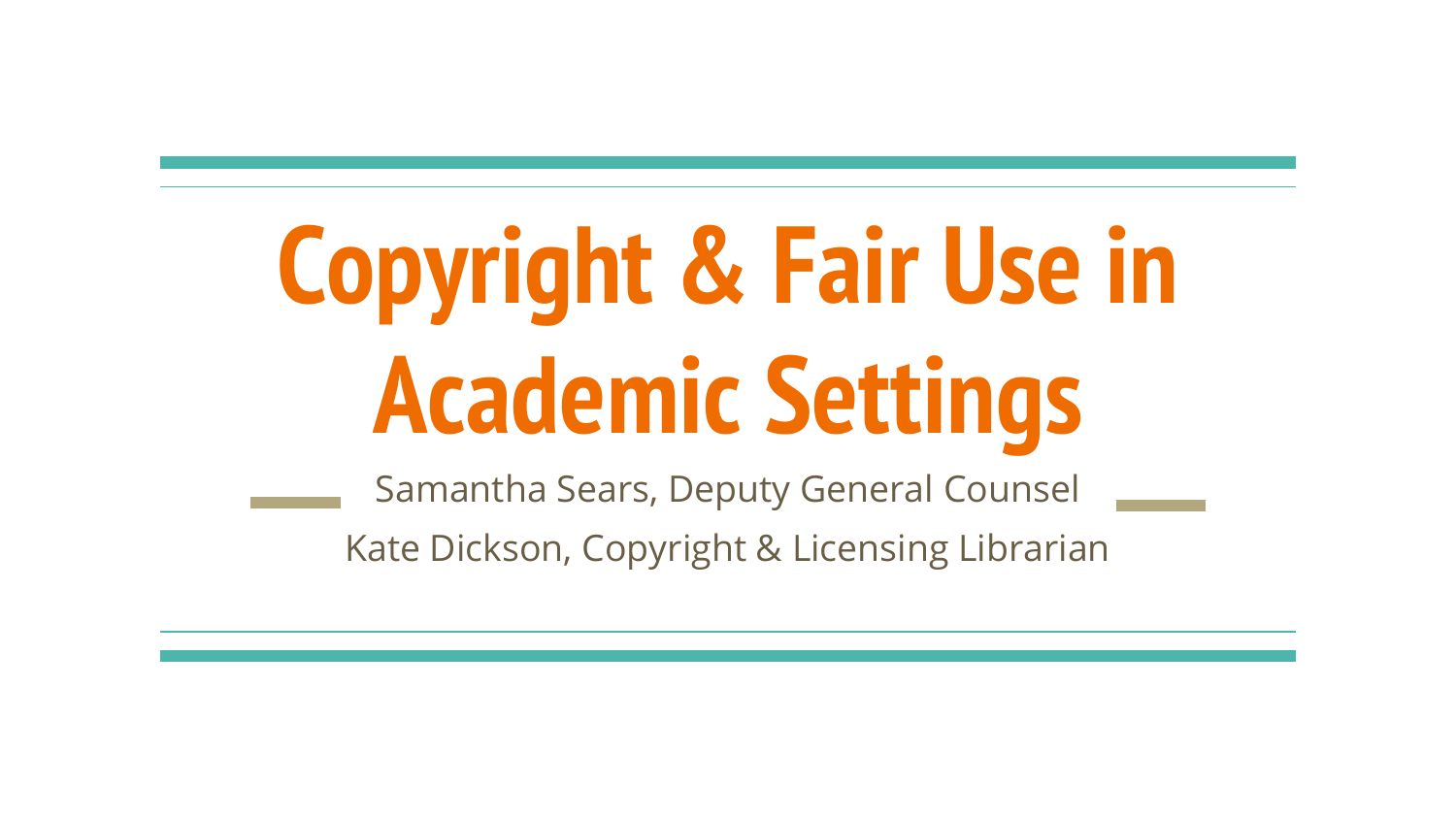# **Copyright**

● Article I, Section 8 of the Constitution: Congress has the power to "promote the progress of science and useful arts by securing for limited times to authors and inventors the exclusive right to their respective writings and discoveries."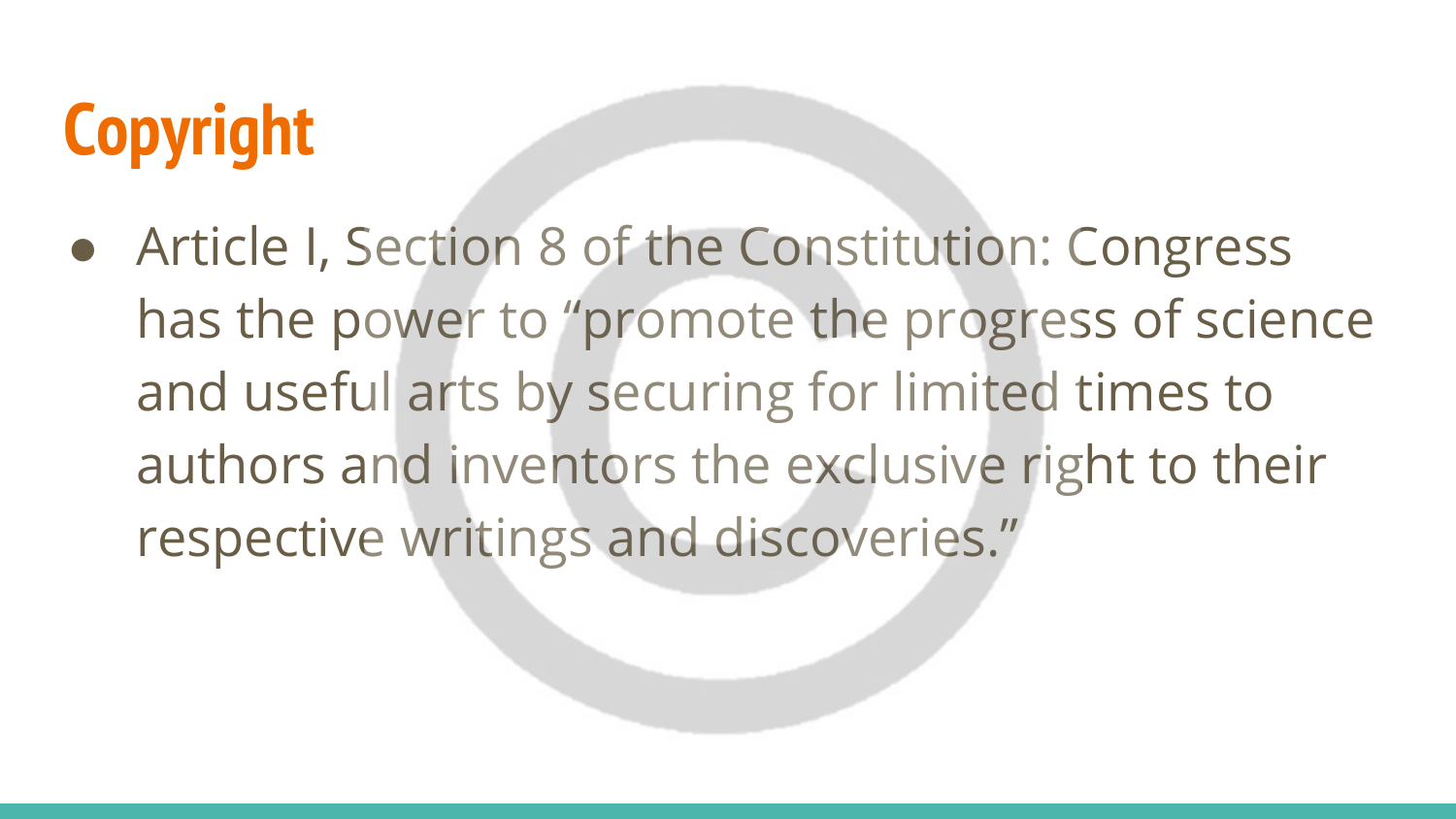# **Copyright**

- Copyright protects "original works of authorship" -- including emails, photographs, videos, blog posts, social media posts.
- In order to be protected, a work must be "fixed in a tangible medium" -- paper, canvas, clay, memory card, hard drive.
- Copyright lasts for the life of the author plus 70 years.
- Copyright holders have a number of exclusive rights, including the right to reproduce, distribute, and publicly display their works.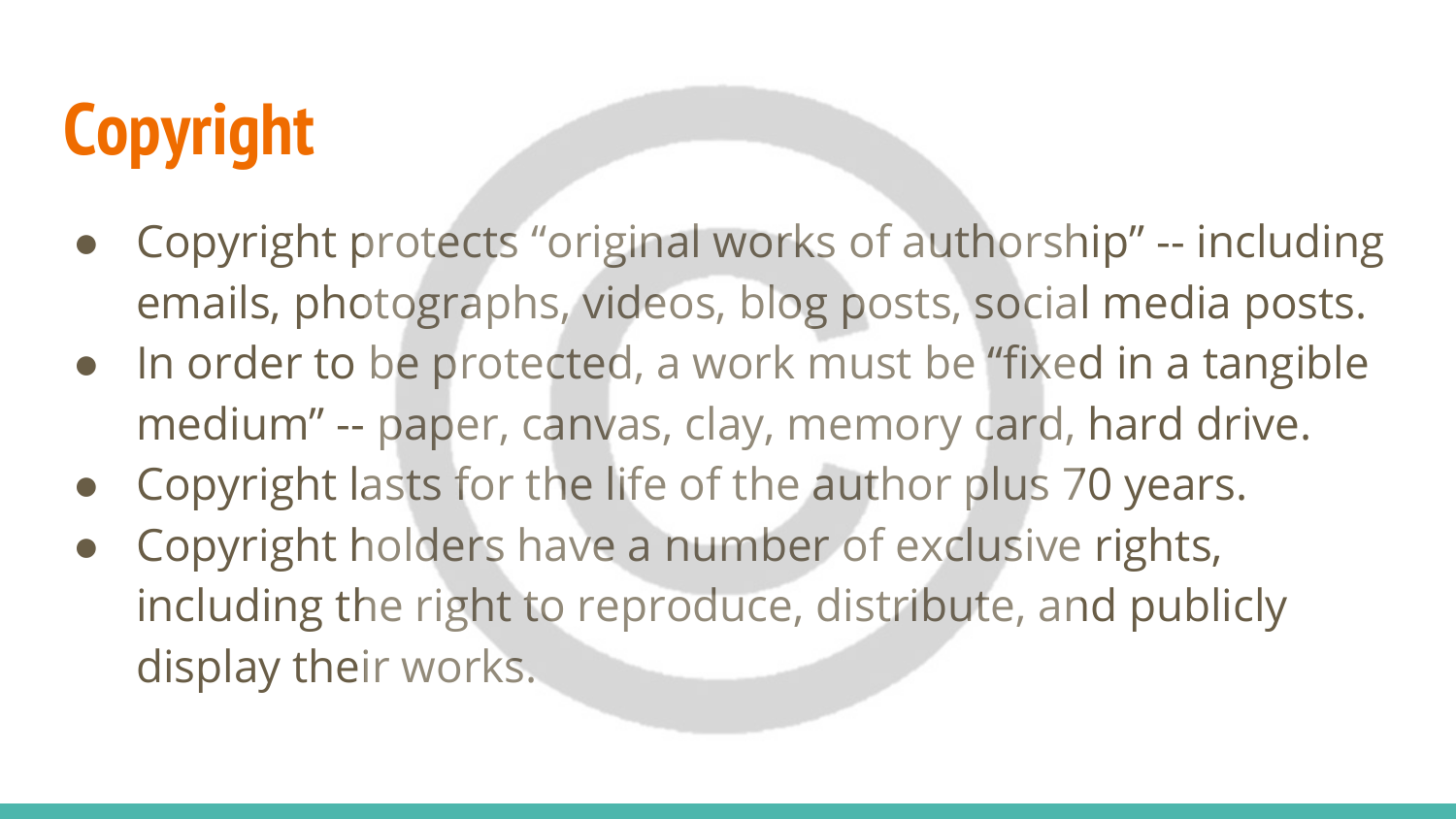# **Copyright Ownership at UNC Charlotte**

Governed by University Policy 315, "Copyright Policy"

Separately addresses Ownership rights of Faculty & EHRA employees, SHRA employees, Independent Contractors, and Students

Ownership rights of Faculty & EHRA employees who create subject works within the course and scope of their employment turns on

- whether the work was performed at the direction of University supervisors,
- whether the work was performed in collaboration with multiple University employees, or
- whether the work was created relying on a "exceptional use of University resources"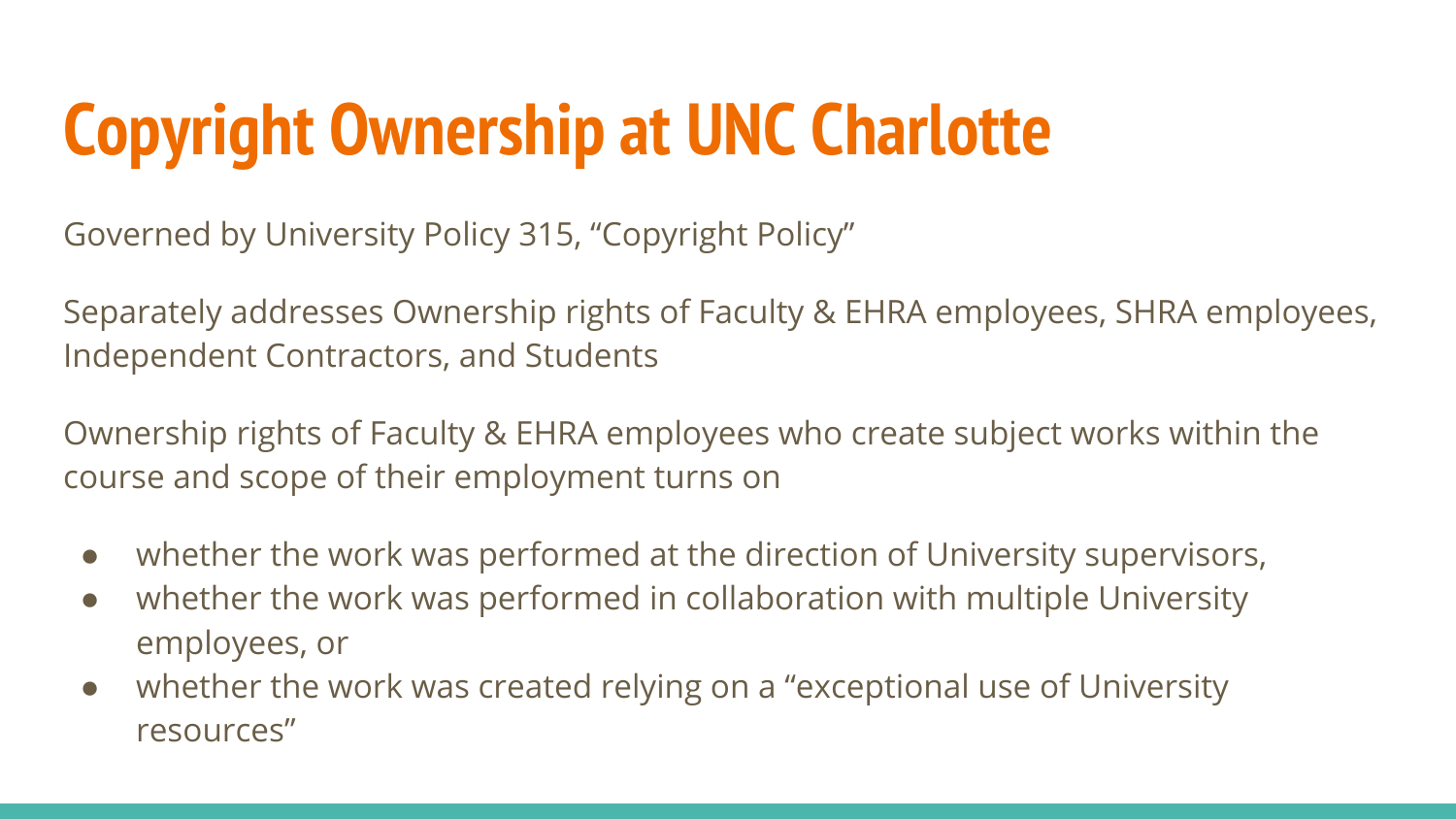# **Faculty & EHRA Employees**

Traditional or Non-Directed Works: Pedagogical, scholarly, literary, or aesthetic works by faculty or EHRA employees resulting from non-directed effort. (Employee owns copyright, with a NERF license to the University)

Directed Works: Directed Works are works that are specifically funded or created at the direction of the University. For a work to be considered a Directed Work under this Policy, a department chair or head of an administrative unit must inform the faculty or staff member in writing in advance of its creation that the work is a "Directed Work." Such funding need not constitute exceptional use of University resources in order for the work to be considered a Directed Work. (University owns with option of NERF to Employee)

Exceptional Use of University Resources: when the University provides support for the creation of the work with resources of a degree or nature not routinely made available to faculty or EPA non-faculty employees in a given academic department or administrative unit. Use of University resources is presumed not to be exceptional unless a department chair or director of an administrative unit informs the faculty member in writing before such resources are allocated that such use is exceptional. (University owns with option of NERF to Employee)

Sponsored or Externally-Contracted Works:any copyrighted work developed using funds supplied under a contract, grant, or other arrangement between the University and a third party, including a sponsored research agreement. (Employee owns unless sposor requires otherwise)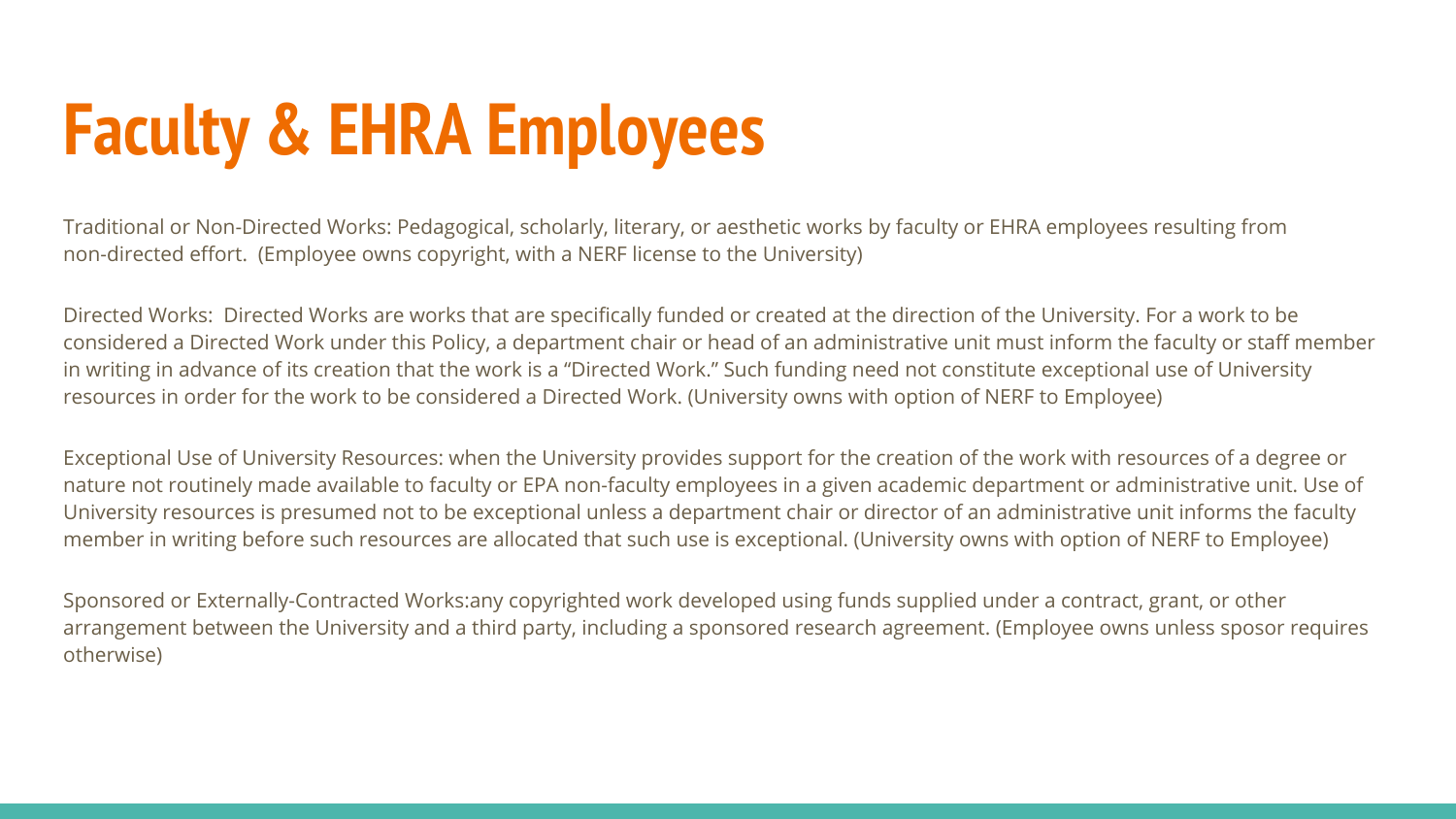## **SHRA Employees**

"Work for Hire": a work prepared by an employee within the scope of his or her employment or specially ordered or commissioned for use as a contribution to a collective work, where the parties expressly agree that the work is work for hire.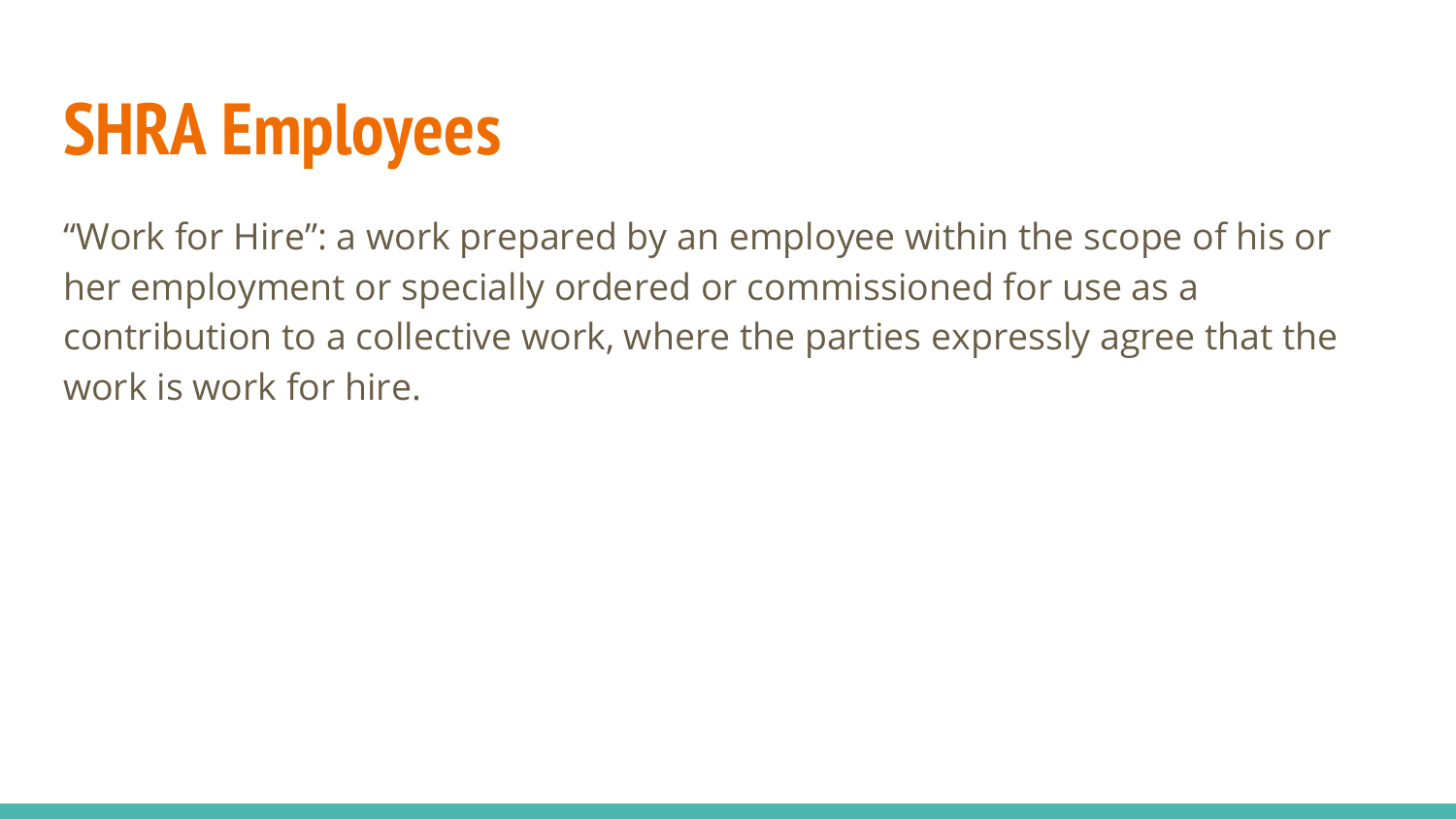### **Independent Contractors**

Generally, unless approved by the appropriate Vice Chancellor or Designee, the University owns works created pursuant to contract with Independent Contractors outright, as works for hire.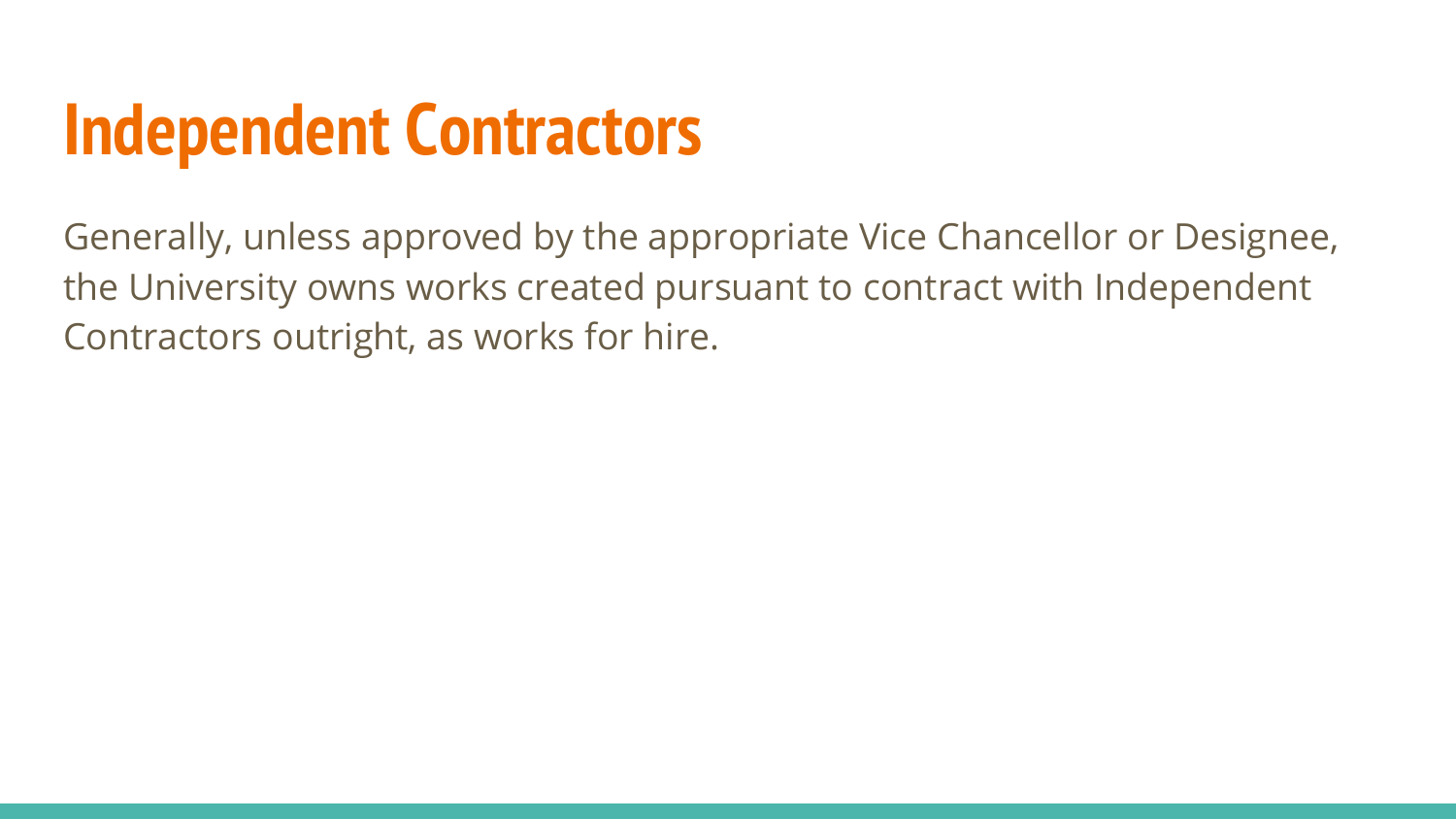### **Students**

Students retain ownership of copyright in their Student Works, with a NERF to the University.

Students, however, do not retain ownership of works created during the course and scope of student employment--such works are regarded as Works for Hire.

Student workst that constitute notes of classroom and laboratory lectures and exercises *shall not* be used for commercial purposes.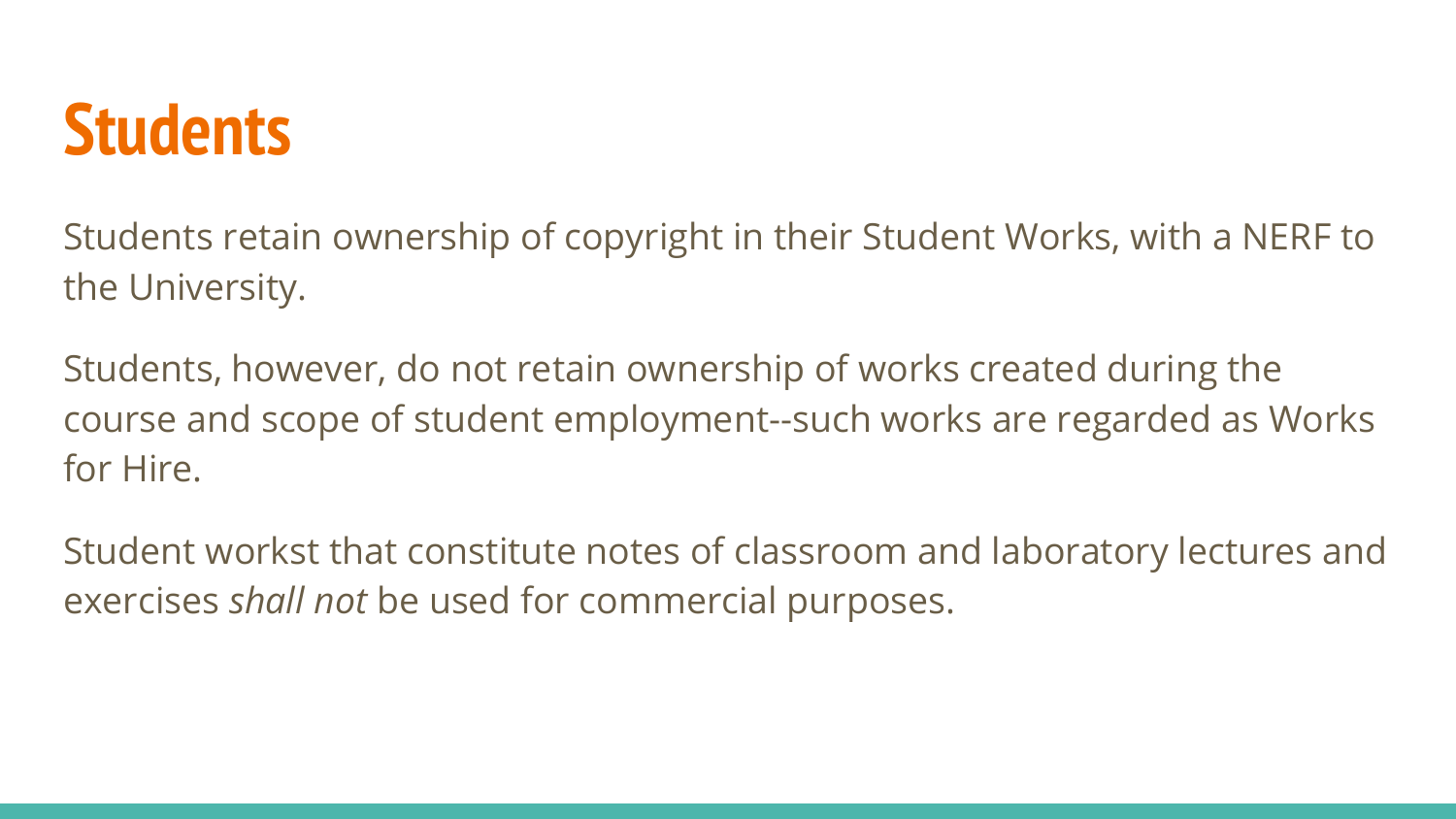### **Fair Use**

**Four Factors**:

- 1. Purpose and character of the use
- 2. Nature of the original copyrighted work
- 3. Amount and substantiality of the portion used in relation to the copyrighted work as a whole
- 4. Effect of the use upon the potential market for or value of the original copyrighted work

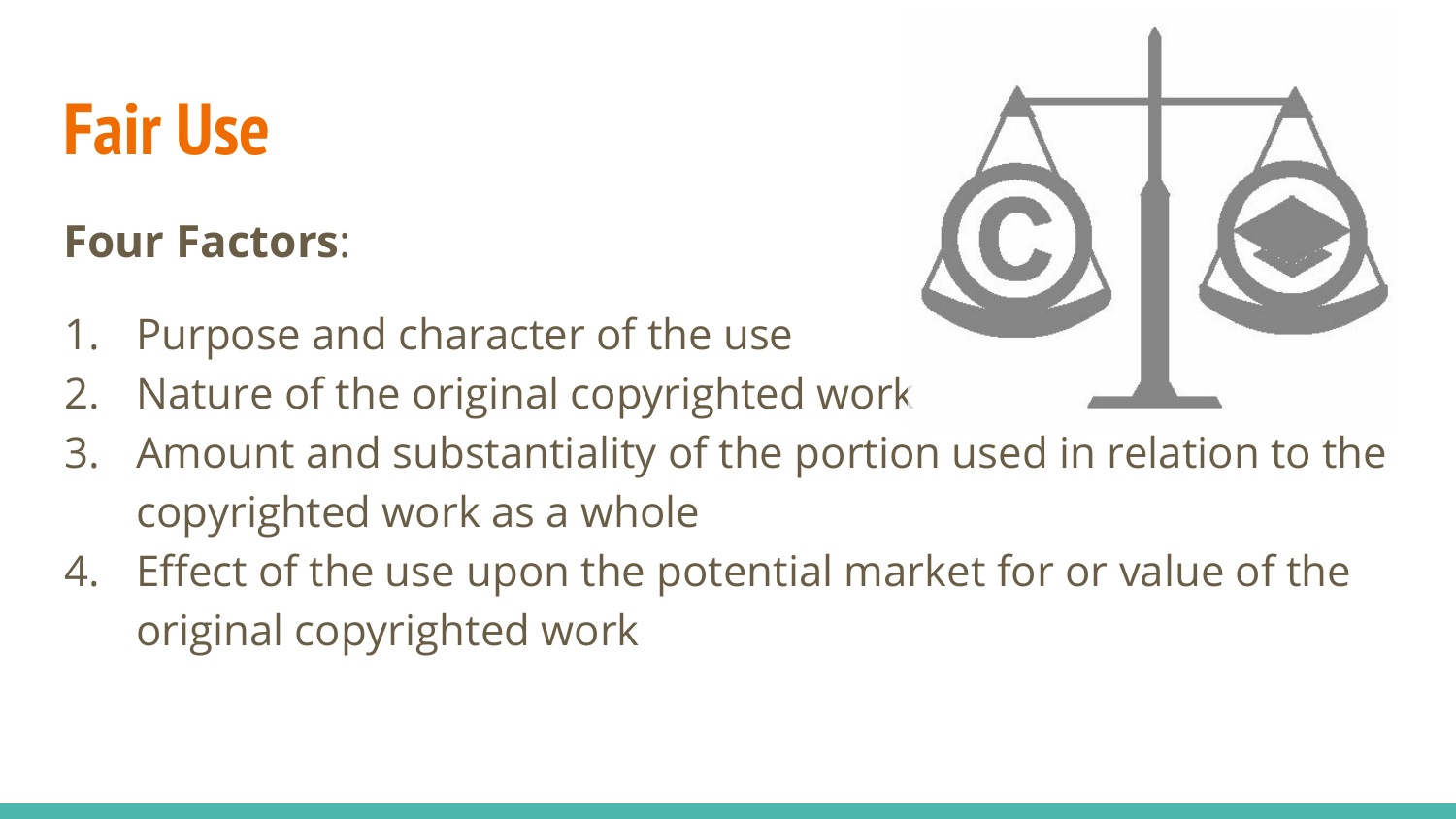### **Factor One: Purpose and Character of the Use**

- Educational and nonprofit uses such as teaching, research, scholarship, criticism, commentary, parody, and reporting are favored under the first factor.
- Transformative uses are also treated favorably -- new purpose, different character, altering the original with a new expression, meaning, or message.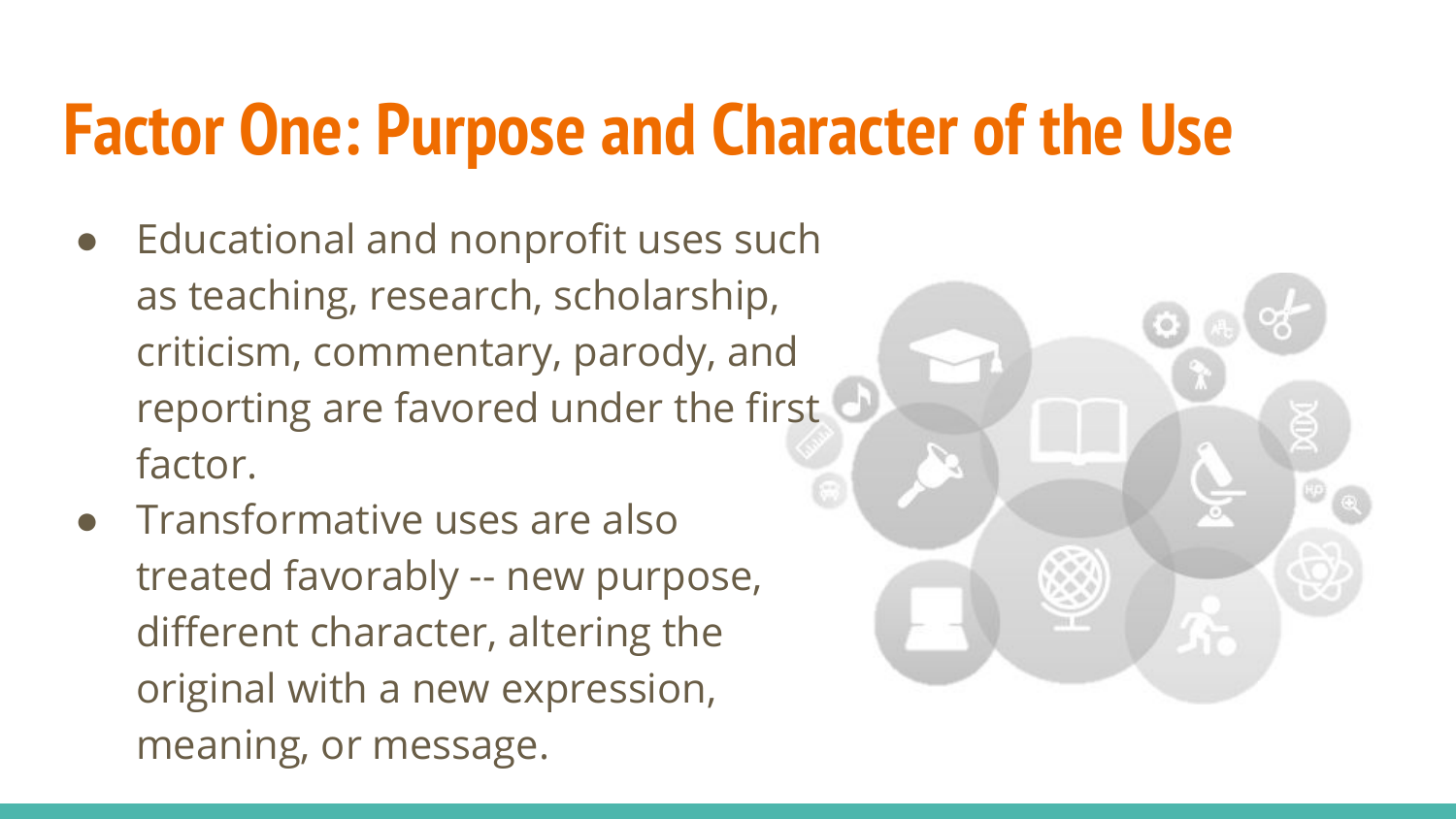### **Factor Two: Nature of the Original Work**

- Use of factual content such as nonfiction and news is more likely to be considered fair.
- Use of creative works and unpublished works is less likely to be considered fair.

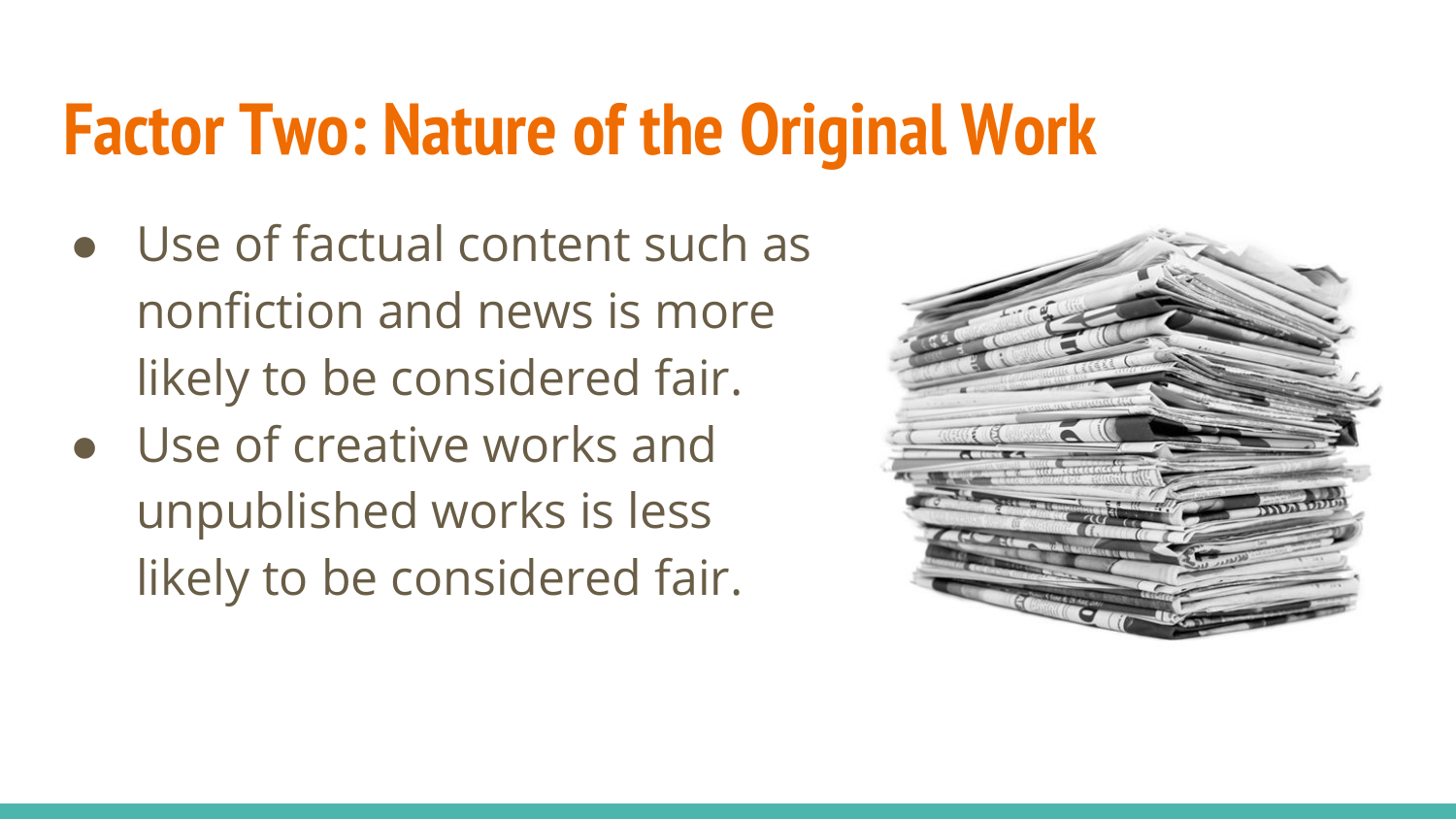### **Factor Three: Amount Being Used**

- Use a small amount that is appropriate for a favored educational or nonprofit use.
- Both quantitative and qualitative.
- Possible to use the entire original and still be engaged in a fair use.
- This factor is rarely decisive.

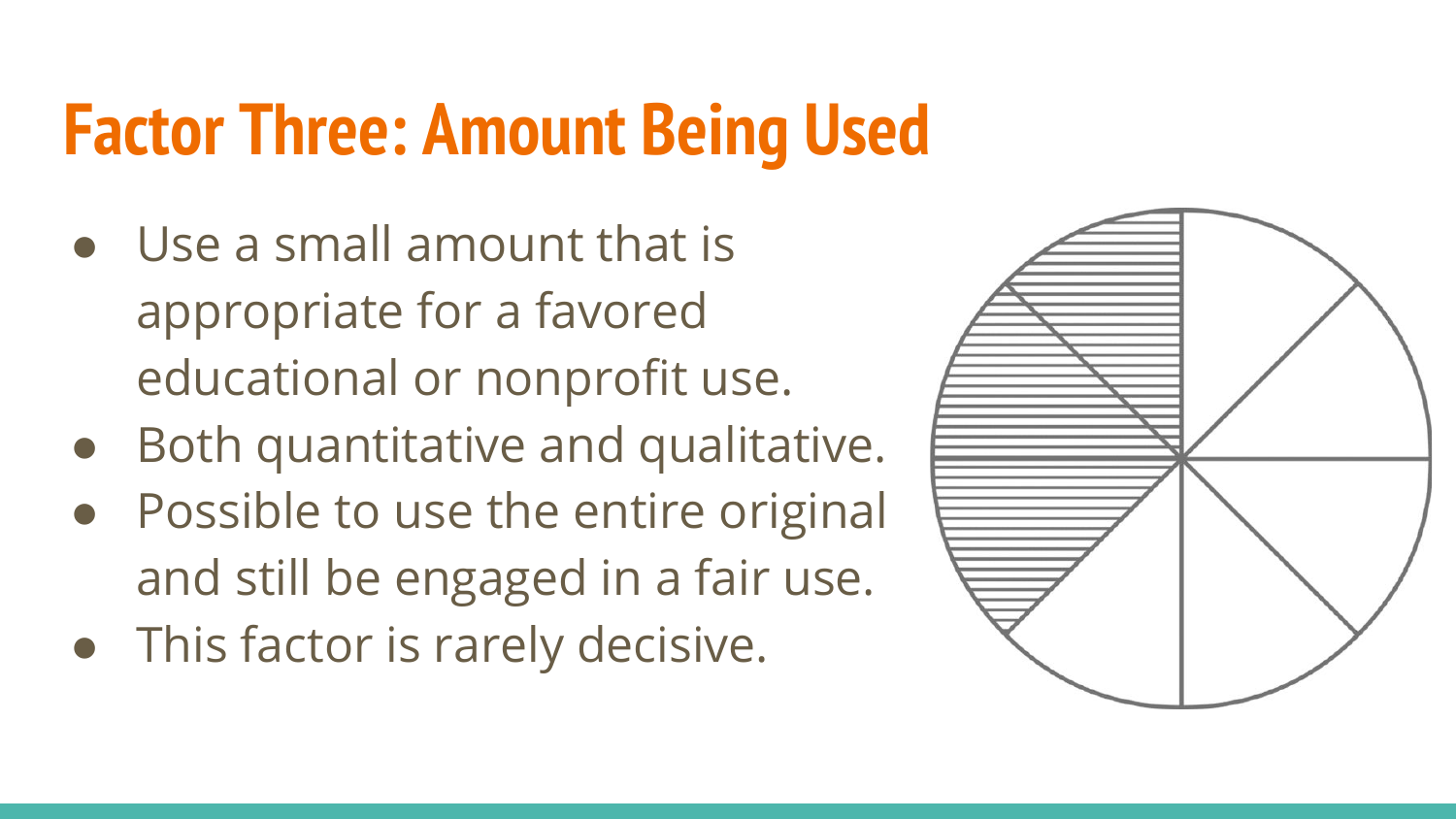### **Factor Four: Effect on the Market for the Original**

- How significant is the effect of your use on the market for the original?
- Does the use simply replace a sale of the original copyrighted work?

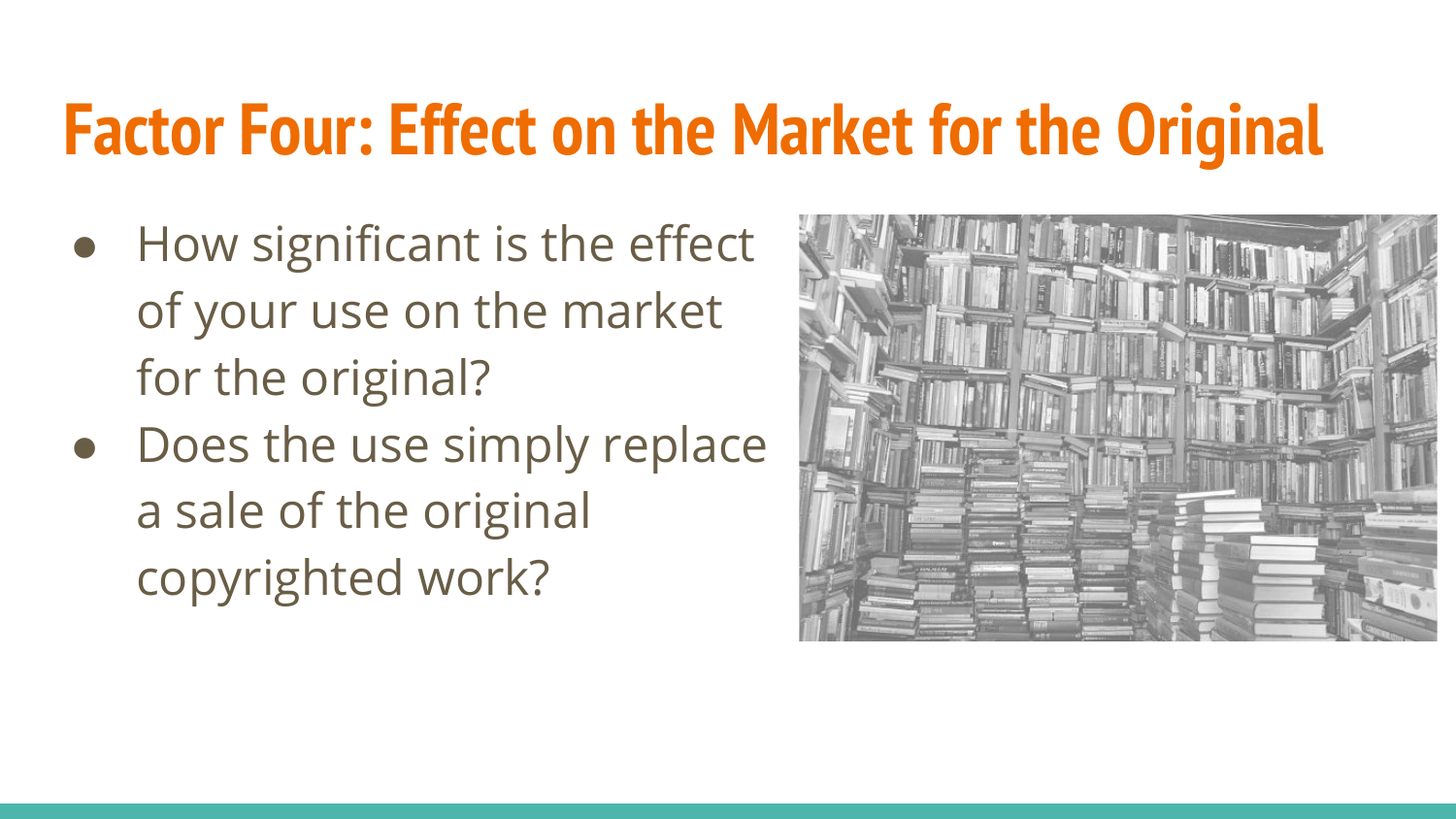# **Example 1: Bob Dylan Documentary**



A group of students creates a documentary about Bob Dylan's anti-war activism, combining public domain government clips about the Vietnam War with clips from various Dylan songs that have anti-war themes. The students want to reveal how the lyrical content of the songs reflected Dylan's personal thoughts on the war and influenced the anti-establishment culture of the early 1960s. Is this a fair use of the songs?

- 1. Purpose and character of the use
	- Nonprofit, educational, transformative uses favored
- 2. Nature of the original work
	- Fiction/nonfiction, published/unpublished
- 3. Amount and substantiality of portion used in relation to whole
	- Use no more than needed; don't use the heart of the work
- 4. Effect on the market for the original
	- Replacing sale of the original?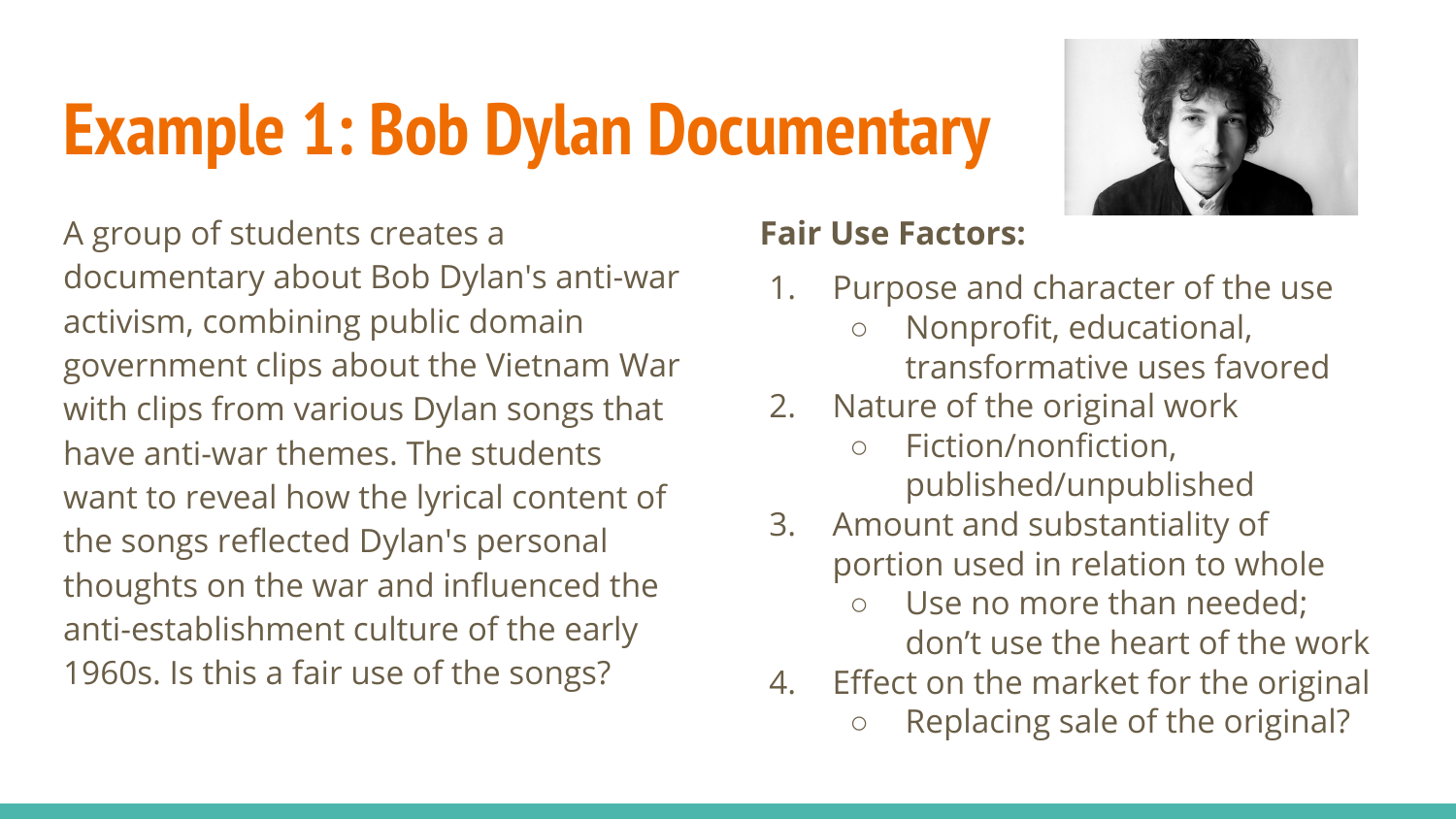# **Example 2: Survey Questions**

A graduate student creating an online health survey copies a few questions from studies previously published by Publisher, and alters the wording to better fit her research. She requested permission to use the questions from Publisher, but got no response. Student is not directly reproducing figures from the previously published study, but adapting and implementing individual questions, and plans to cite Publisher's studies as the origin of the altered questions. Is this fair use?

- 1. Purpose and character of the use
	- Nonprofit, educational, transformative uses favored
- 2. Nature of the original work
	- Fiction/nonfiction, published/unpublished
- 3. Amount and substantiality of portion used in relation to whole
	- Use no more than needed; don't use the heart of the work
- 4. Effect on the market for the original
	- Replacing sale of the original?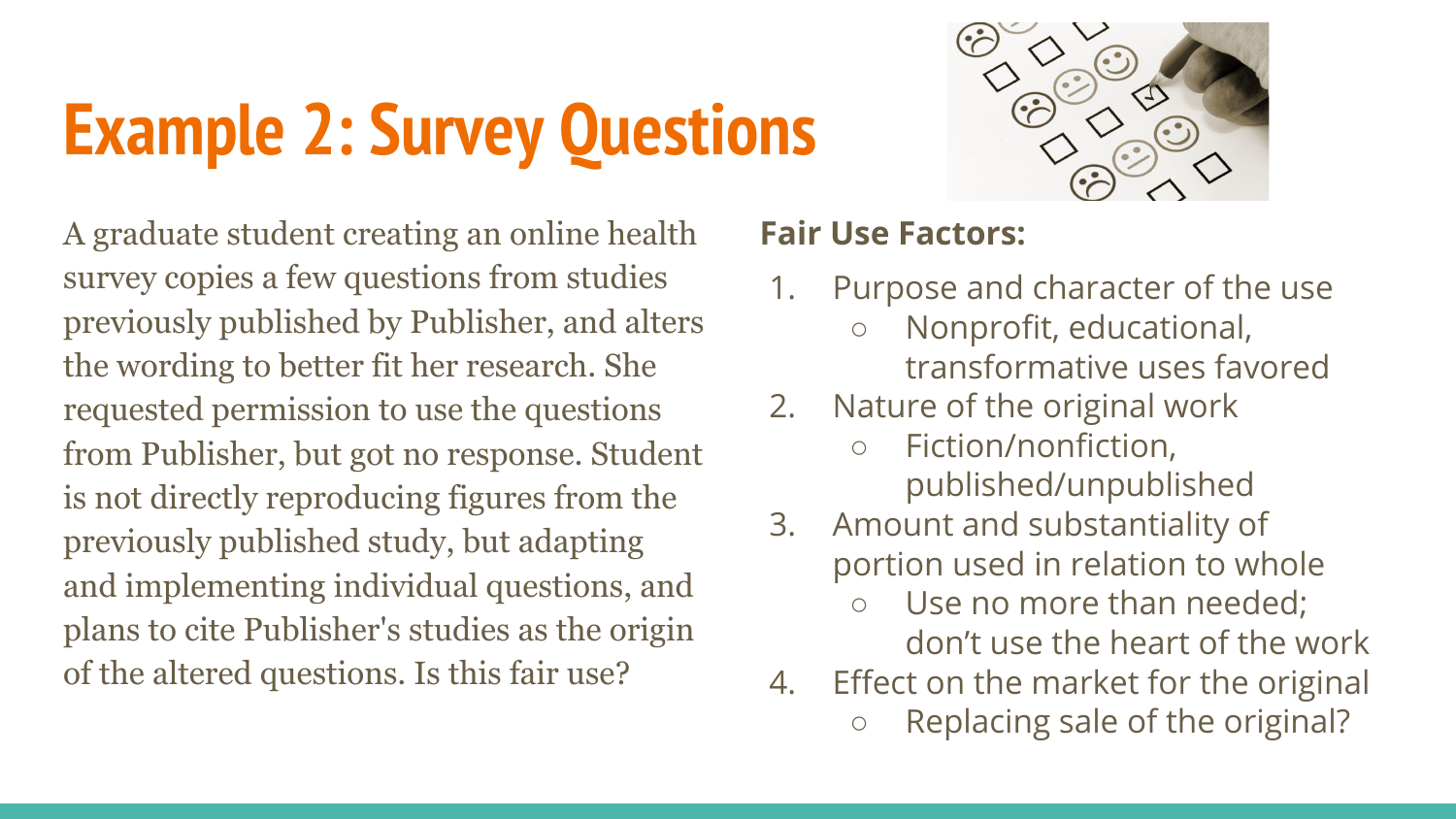# **Example 3: Textbook Copying**

A professor, wanting to save her students money, scans an in-copyright Sociology textbook and posts it on the course canvas site. Is this fair use?



- 1. Purpose and character of the use
	- Nonprofit, educational, transformative uses favored
- 2. Nature of the original work
	- Fiction/nonfiction, published/unpublished
- 3. Amount and substantiality of portion used in relation to whole
	- Use no more than needed; don't use the heart of the work
- 4. Effect on the market for the original
	- Replacing sale of the original?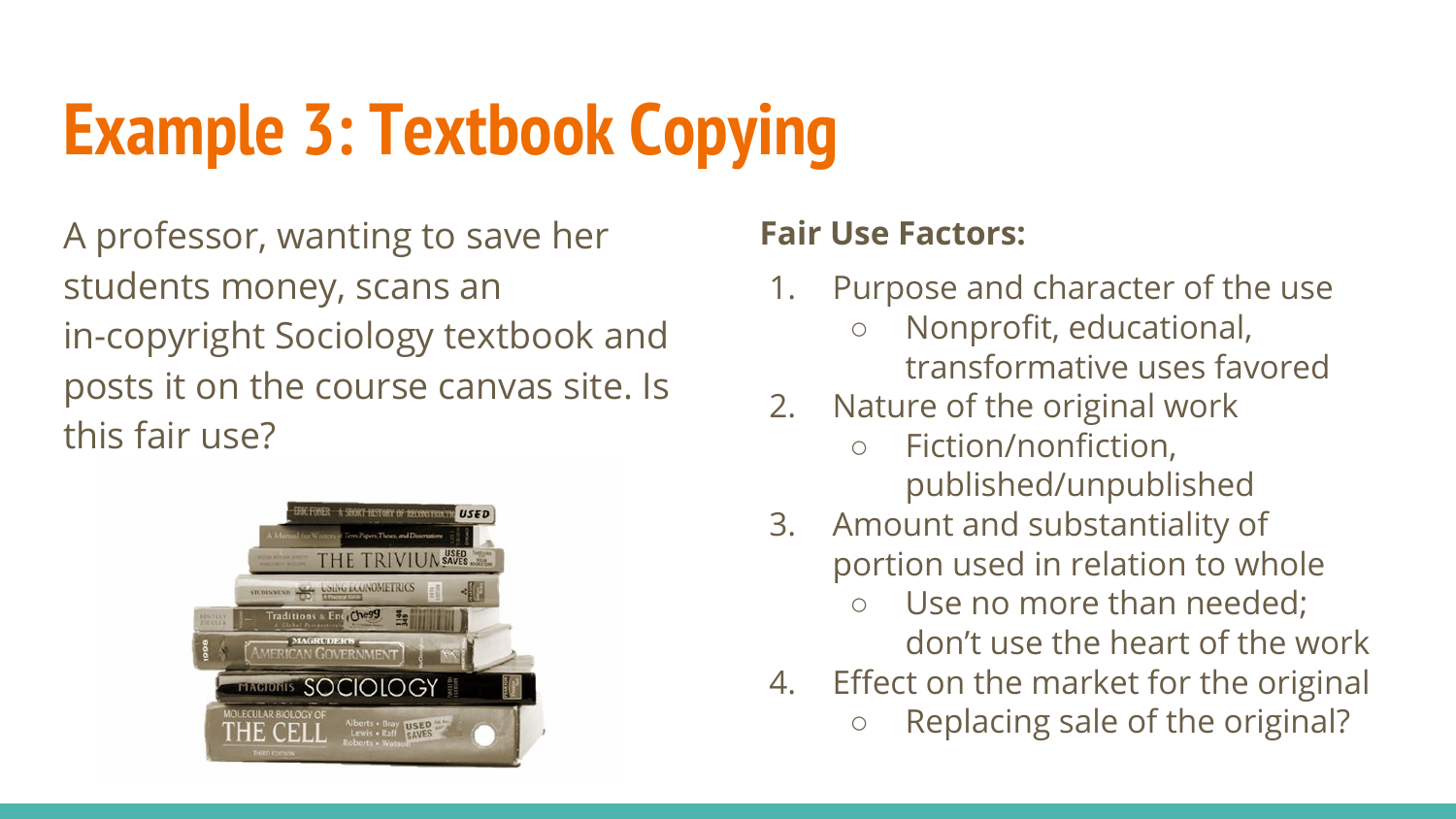## **Example 4: Comedic Blogger**

A blogger downloads photos of suburban mansions from a commercial real estate website. The photos were posted by real estate agents from across the country. The blogger uses the photos to offer comedy-oriented tear-downs of architectural styles that developed in the suburbs in the 20th century. Is this a fair use of the photos?

- 1. Purpose and character of the use
	- Nonprofit, educational, transformative uses favored
- 2. Nature of the original work
	- Fiction/nonfiction, published/unpublished
- 3. Amount and substantiality of portion used in relation to whole
	- Use no more than needed; don't use the heart of the work
- 4. Effect on the market for the original
	- Replacing sale of the original?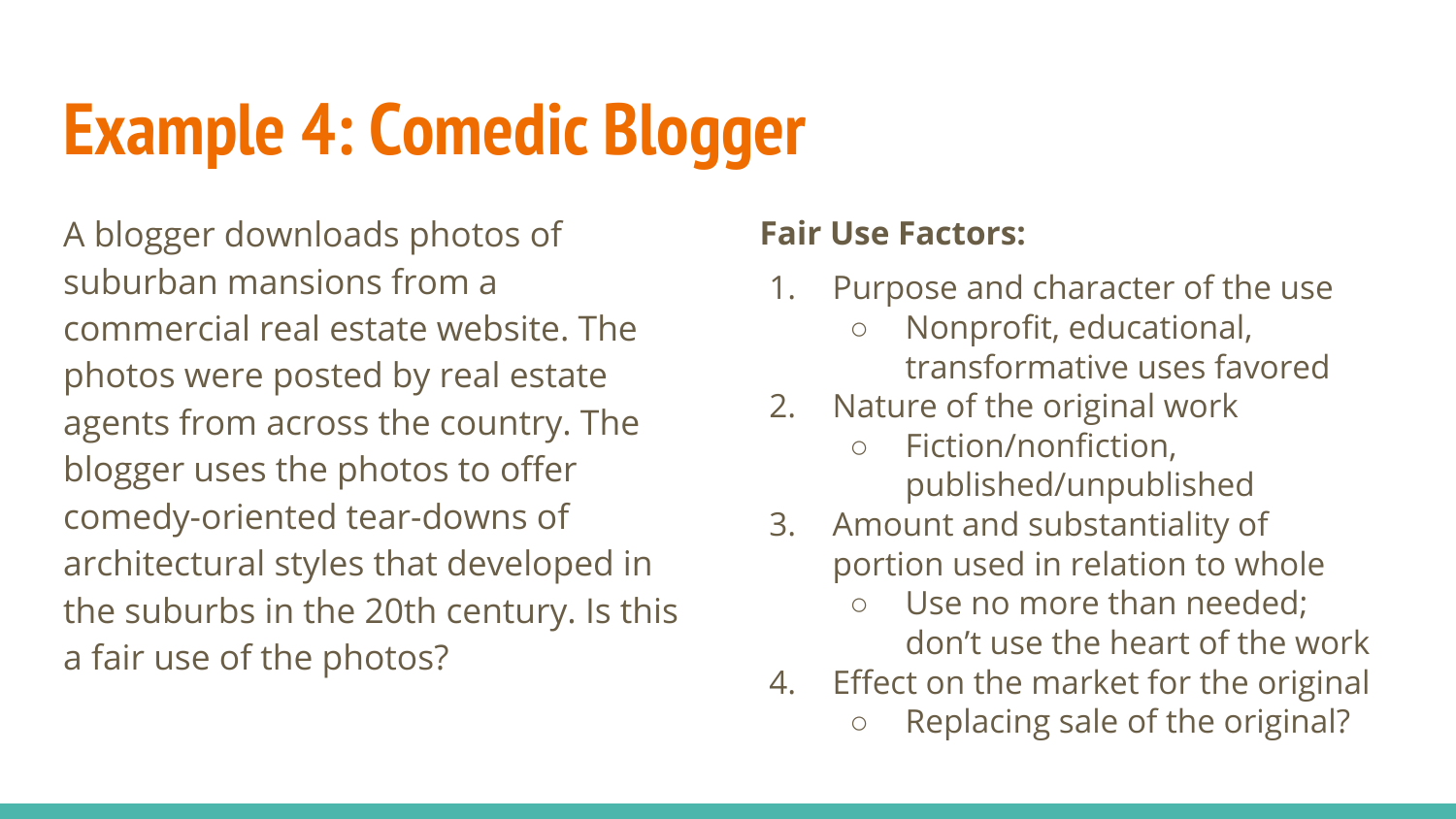### **Example 4: Comedic Blogger**

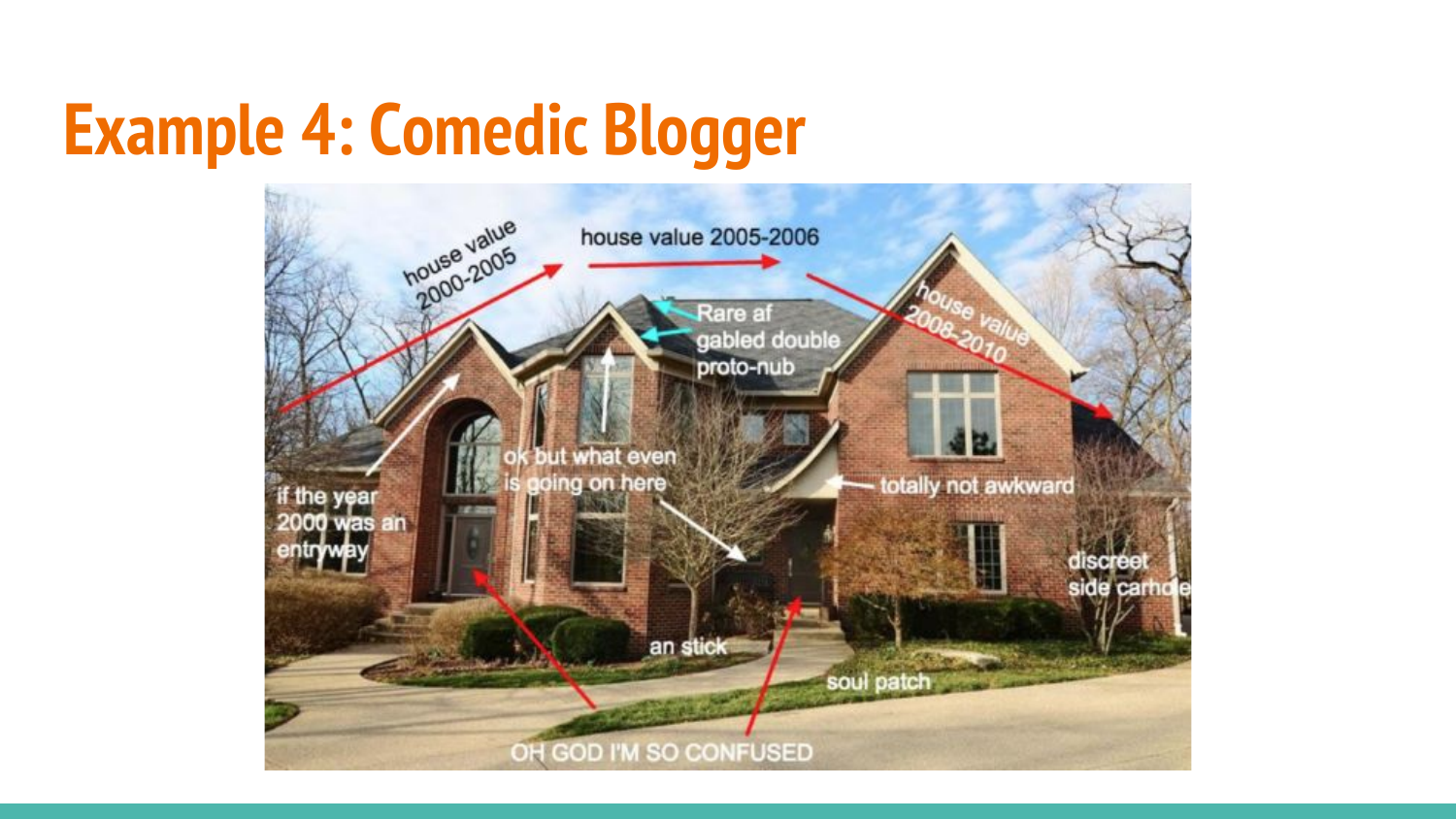# **Getting Permission**



- Identify yourself and your institution (nonprofit, educational)
- Identify the portions of the work you want to use
- Describe your proposed use, including changes
- Describe any restrictions you'll place on the audience
- Request contact information for other rightsholders
- Offer to provide attribution, and ask for preferred format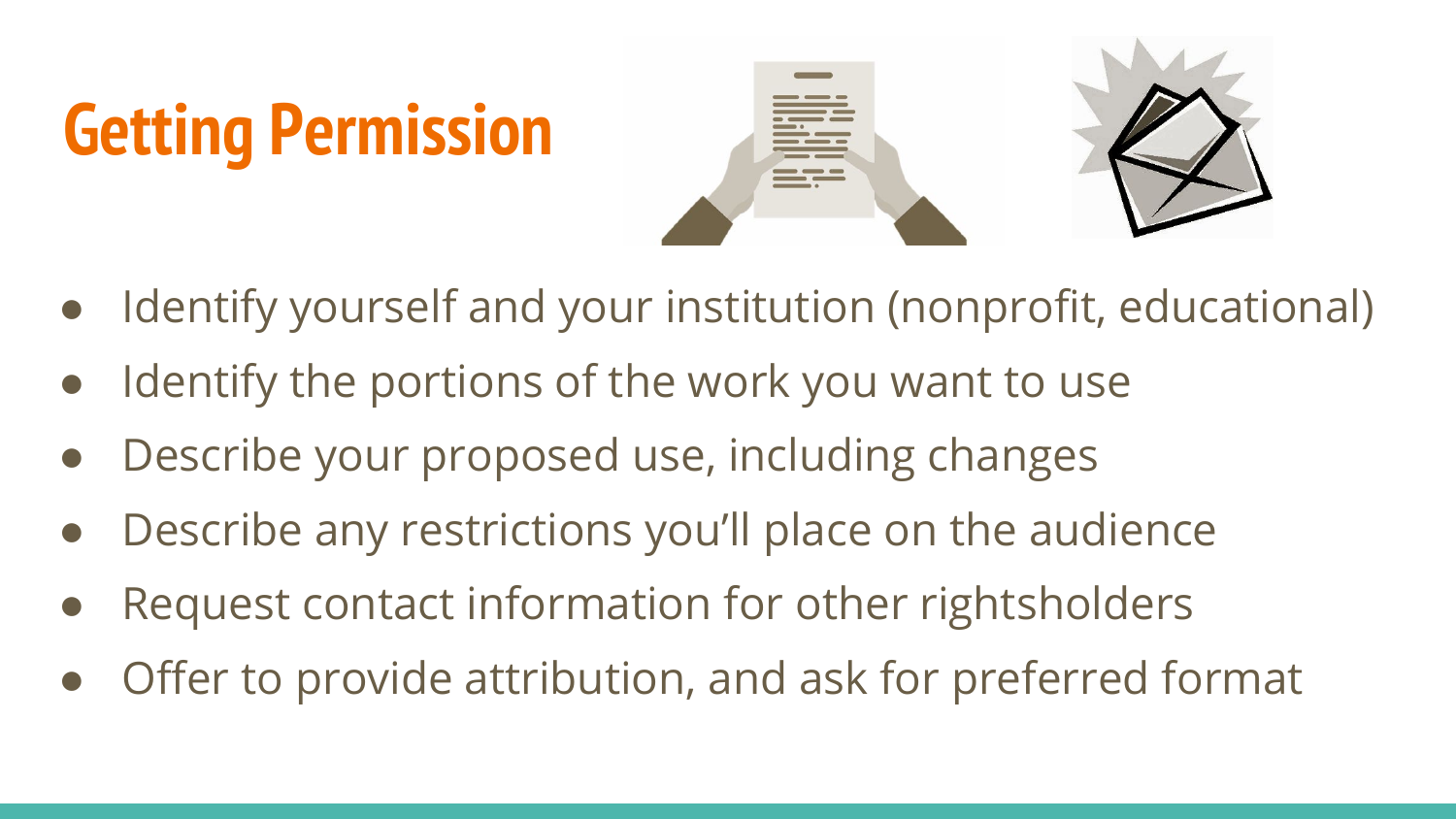## **Finding Openly Licensed Materials**

- $\bullet$  Creative Commons licenses:  $\circledast$   $\circ$ <https://creativecommons.org/licenses/>
- Google advanced image search: https://www.google.com/advanced image search
- Google Scholar, institutional repositories